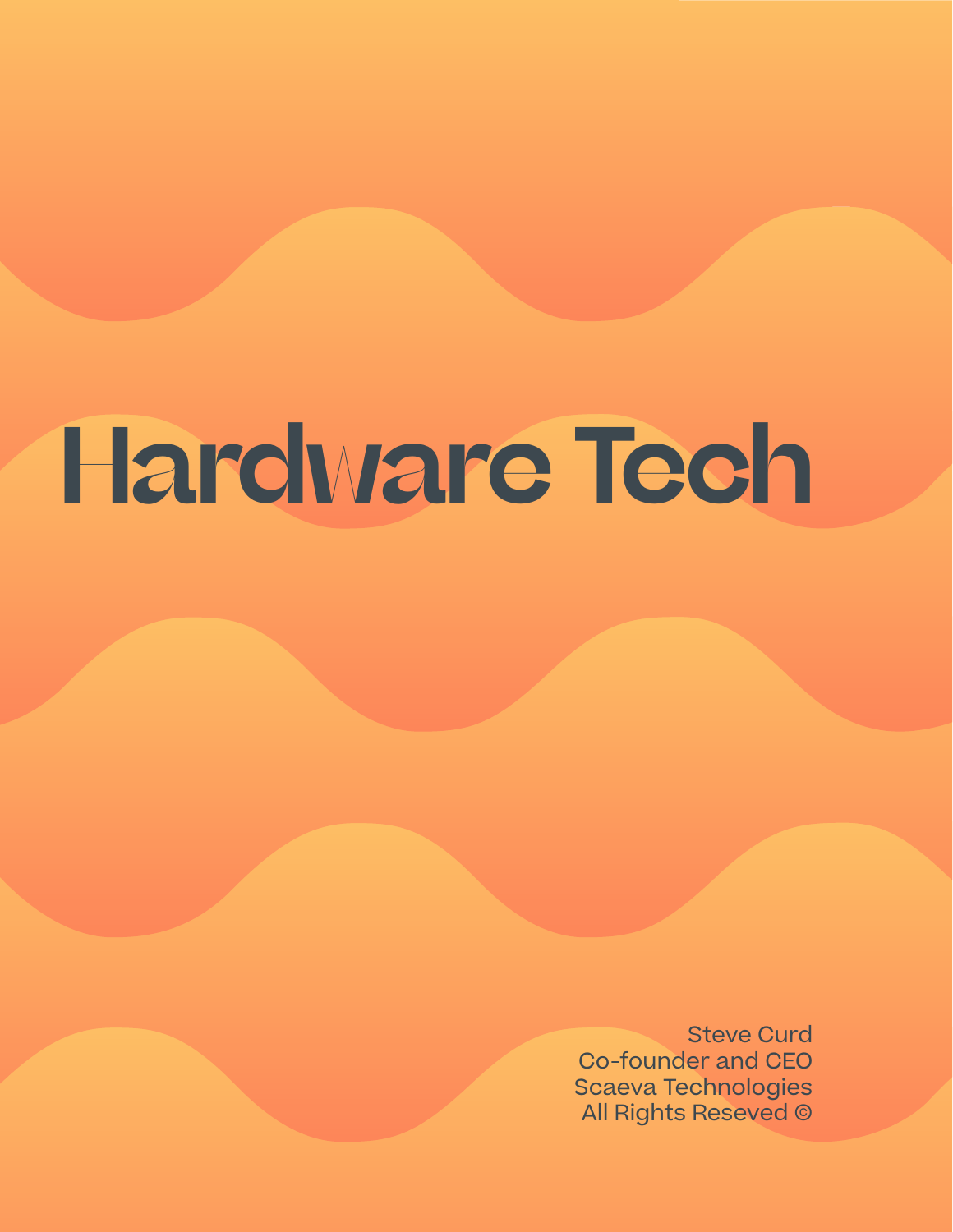### **H**ardware Tech

I'm about to take you inside the new VSX headphone, part of the Steven Slate Audio VSX room and speaker modeling system. We partnered with Steven Slate Audio to help them achieve the most natural and authentic binaural listening experience possible. We started from scratch, inventing new technologies and using premium materials to deliver unparalleled linearity, bass response, and of course, comfort.

All headphones start with a driver that converts electrical signals into soundwaves. What makes the VSX driver so unique is that it's made of beryllium, an incredibly lightweight and rugged metal commonly used in defense and aerospace. Why beryllium? Because it creates air vibrations that are far more authentic and realistic than typical plastic drivers. This lets you listen to your tracks with extreme clarity and transient detail. A beryllium driver is rugged enough to take the abuse of a high-output console and sensitive enough to work well with low-powered smartphones or portable music players.

To protect the high-performance driver, we utilized an exoskeleton made from aircraftgrade anodized aluminum. This creates a highly predictable and consistent performance yet is lightweight enough to be comfortable for those 10-hour mixing sessions.

We also added custom tuning circuitry to ensure authentic frequency response for a completely blank canvas for the VSX software.

Next, let's talk about the ear cushions. We spent months testing different combinations of materials to ensure that the cushions are not only comfortable for hours, but are also phase accurate and optimized for our beryllium drivers. To test our cushions, we bought the same machine used by NASA to test them, and ensure the VSX headphones will reproduce your mix perfectly.

One of the most revolutionary features is our patent pending APS, which stands for acoustic ported subsonics. APS routes the unused air vibrations from the BACK of the driver through specialized channels in the headphone chassis, essentially turbocharging the ear cushions themselves! This enables VSX to reproduce lows like you've never heard before in a headphone by authentically recreating the sound of massive subwoofers.

We then subjected them to harsh conditions, everything from sweat simulations, drop tests onto concrete, extreme temperatures, and extended high-output listening so that your VSX headphones will be ready to perform right out of the box.

This awesome piece of engineering is only half the story.

When coupled with the VSX plugin, you can produce and mix your music in pro studios, mastering rooms, clubs, cars, boomboxes, and more.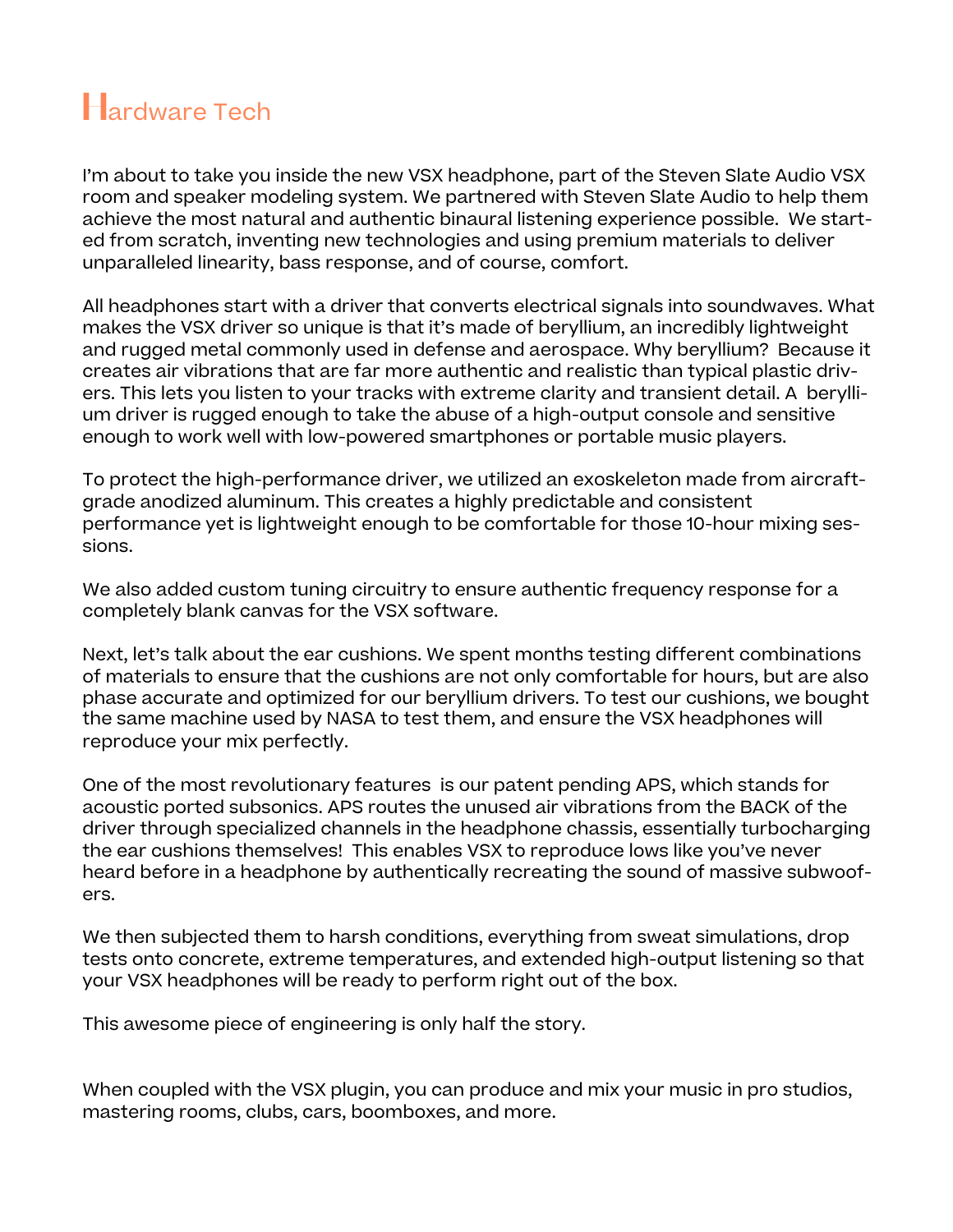# **Recreating realistic environments**

What are transfer functions?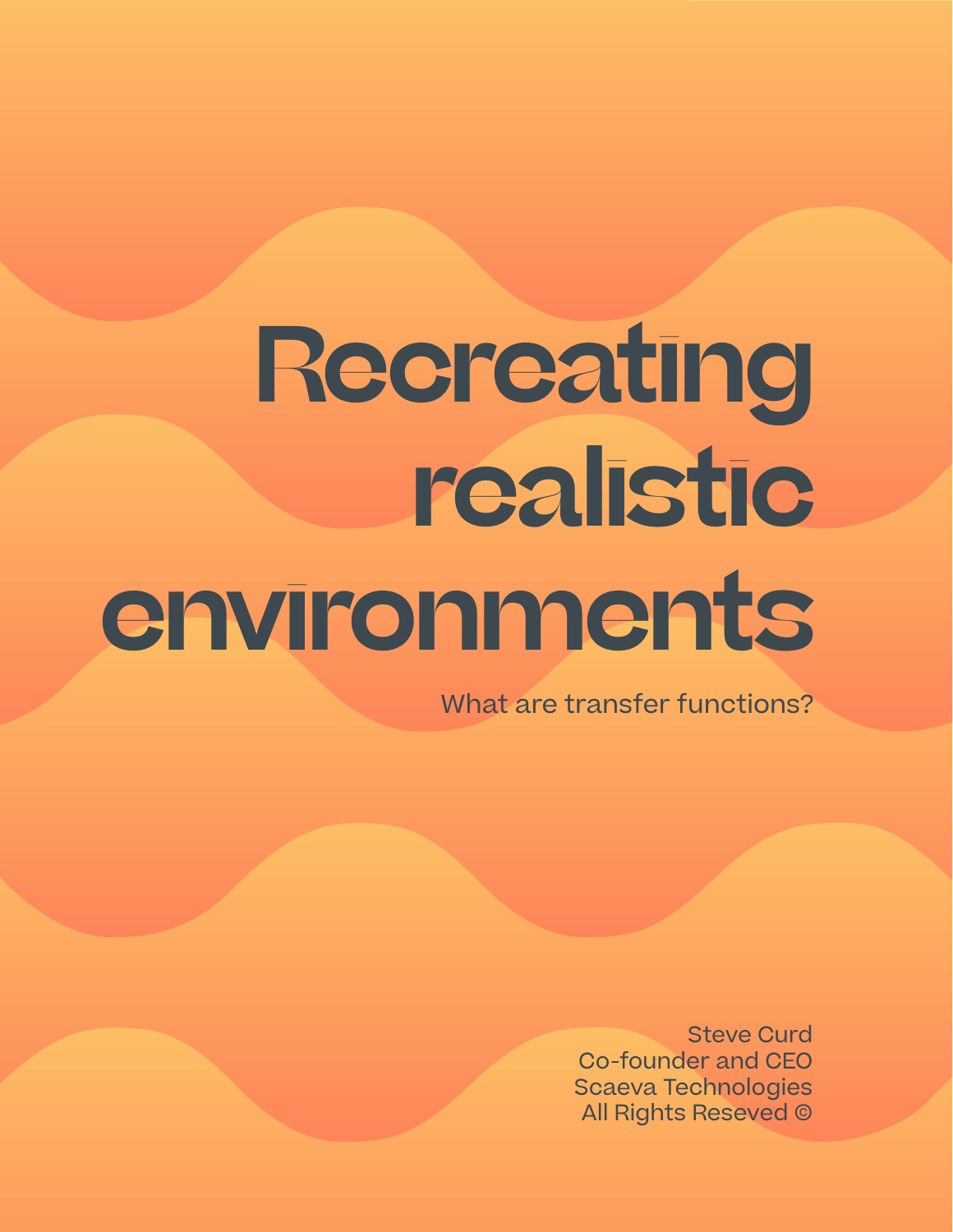#### **R**ecreating realistic environments - what are transfer functions?

Let's differentiate between Anatomical Transfer Functions (like Head Related Transfer Functions or HRTF) and Scaeva's Spatially Related Transfer Function (or SRTF).

For context - In nature, we always hear in 3D stereo. Both ears are equally engaged, picking up every audible sound from every direction to then integrate our surroundings into a single perception, or mental image in real-time. For example, if I snap my fingers the sound waves travel through the air, striking every surface in this room at every angle, changing as they reflect. Ultimately these waves are joined as they arrive at each of my ears independently. Since they have traversed different paths and have gathered different sets of information about the environment around me, each ear perceives the sound differently.

Our brains use minute differences in phase (timing), reinforcement and cancellation (reverb) and frequency curve shaping (EQ) for each wavefront as they approach our ears. And the way we perceive (and interpret) sound is shaped in two physical ways: First, the shape of our ears, the size and shape of our head, the amount of hair on our head, and even our shoulders uniquely modify the sounds we hear. This is often referred to as the head-related transfer function, or HRTF. But just as importantly, before sound waves approach our head, they are first shaped by the physical environment in which they are heard. Some waves approach us directly, yet others are uniquely modified by reflections and absorptions that occur as they traverse the physical environment. We refer to the way our perceptions are affected by the acoustic environment as the space-related transfer function, or SRTF.

With headphones, we completely impede our brain's natural attempt to piece these sets of complex wavefronts into an integrated audio picture; in other words, there is no meaningful SRTF. The right ear hears only what is emitted from the right headphone driver, unaffected by any external environment, and the left ear hears only what is emitted from the left headphone driver. After considerable testing, it became clear that this lack of spatial influence on the sound was the principal reason traditional headphones are not ideal tools to create professional mixes. Of course every recording engineer, producer and sound designer already intuitively knows this; I believe we now know why.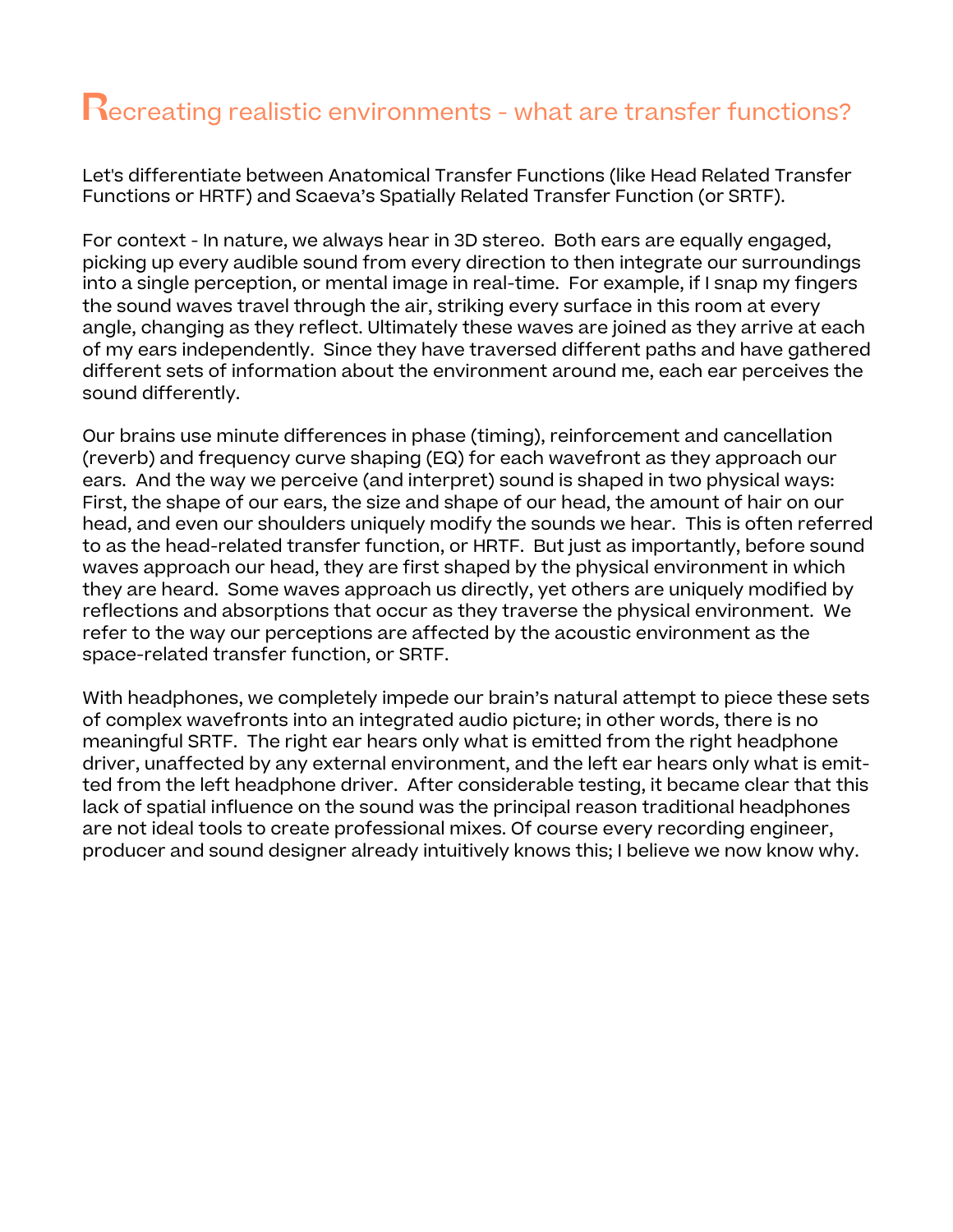## **Ear scans?**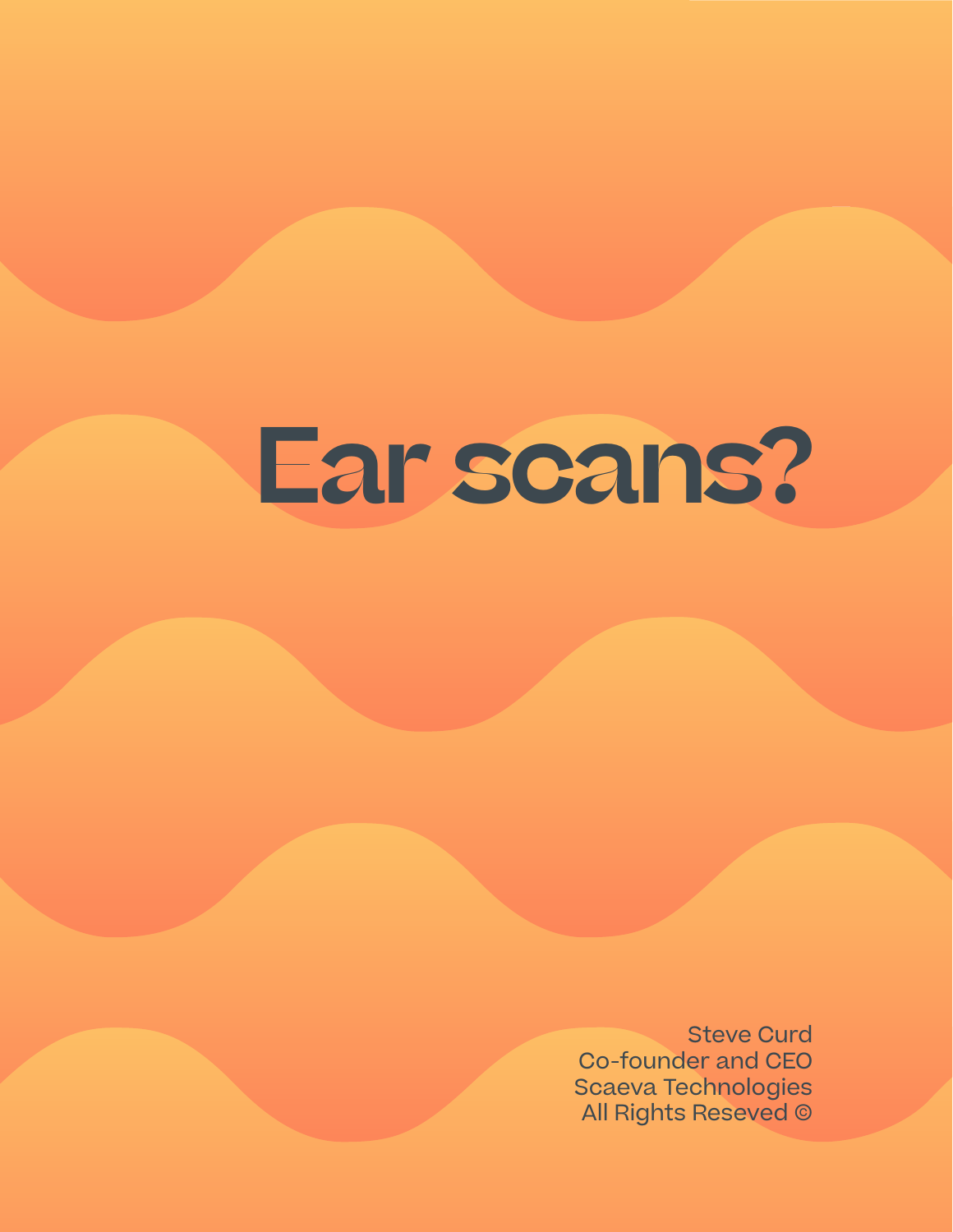

There's a lot of chatter out there about ear scanning. I'm going to examine whether we need a physical scan of your ears to accurately reproduce fully immersive spatial audio.

Head-related transfer function, or HRTF, algorithms attempt to shape the sound based on the physical shapes of our ears: "fatter" pinna (the outer flap of cartilage and skin around our ear) absorb more high frequencies, plus each ridge and wrinkle inside of our pinna reflect and absorb sounds at different frequencies in different ways. Of course we can't remove our pinna when we put on headphones, so why would we re-apply their physical characteristics if they already affect the sounds we hear?

Some advocates of binaural recording believe that recording music using a simulated human head, with simulated ears, can solve both the HRTF and the spatial perception problems by capturing sounds the way a human would. However, again, we already have fully functional ears, complete with (hopefully) intact pinea! Using a binaural recording head is essentially the same as listening to music through your ears, after it has passed through someone else's ears. None of this makes sense.

So we approached the problem from an entirely different perspective. The three hypothesis behind the thinking are as follows:

1, You already have a functioning set of ears, with intact pinna. Any attempts to recreate the effects of our physical biology (e.g. ear shape analysis or HRTF) will not solve the fundamental problem, and in fact will introduce new problems.

2, We never naturally hear sound from only one ear at a time (to test this, hold your hand over one ear for 2 minutes and think about how this affects your perception of sound - it is completely unnatural and annoying). Yet we do this with headphones all the time. Therefore it is impossible to resolve this challenge without somehow intelligently modifying and combining multi-track sounds to simulate how they would be detected by our two ears.

3, Finally, The physical environments in which we hear sounds are massively important to our perception. Due to the factors I mentioned earlier, the way in which sounds are modified and combined is highly dependent on the acoustic space in which we hear them. (Otherwise, why would recording studios invest hundreds of thousands or even millions of dollars to acoustically treat "perfect" control room spaces?)

To summarize, we discovered how to create the perception of authentic spatially-relevant audio through a combination of high-precision transfer functions, nonlinear processing and high performance reproduction devices. Through our innovative approach of digital and analog processing, which we refer to collectively as SR-Audio, Scaeva has achieved strikingly accurate acoustic 3D emulation.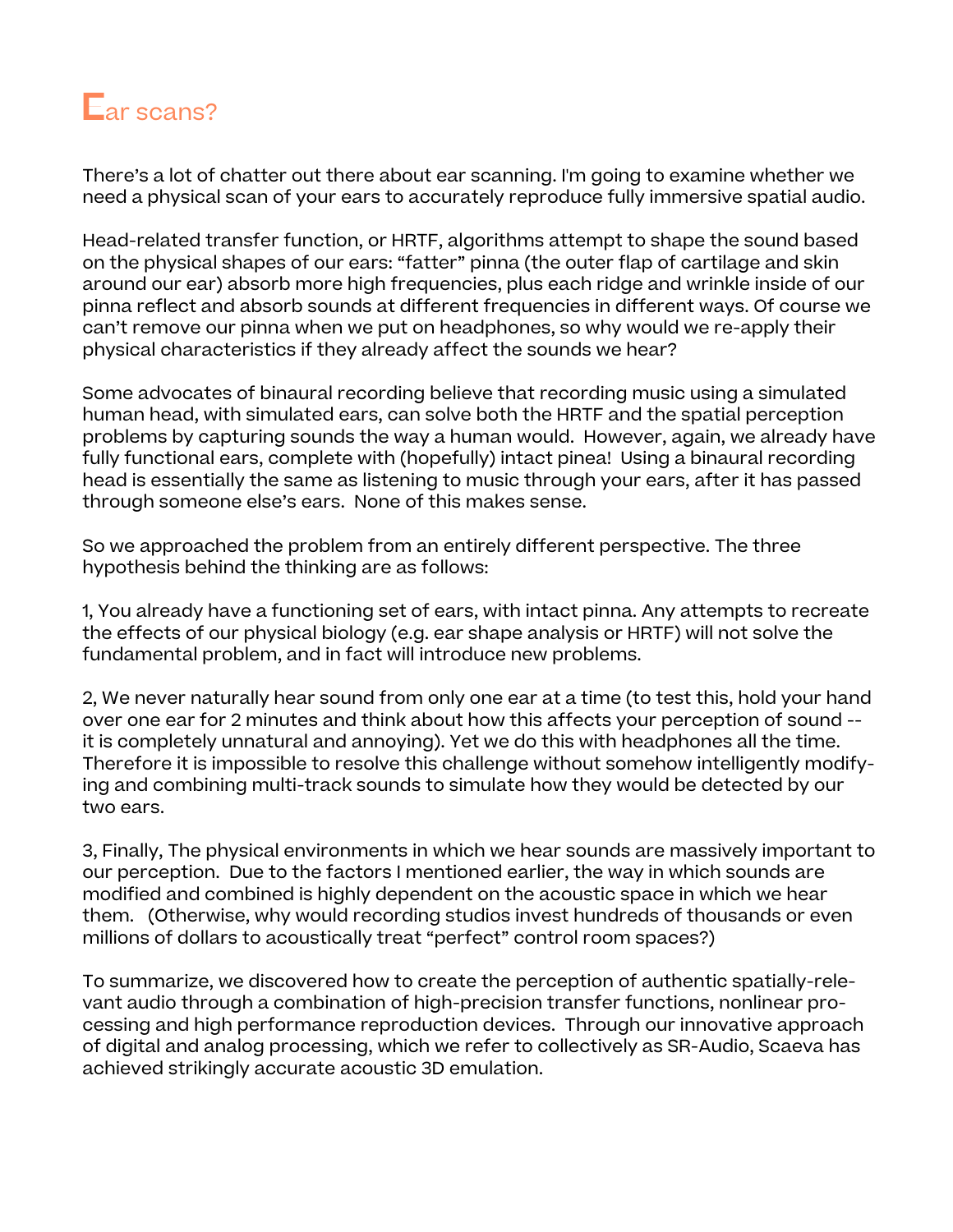# **What is Spatial Audio?**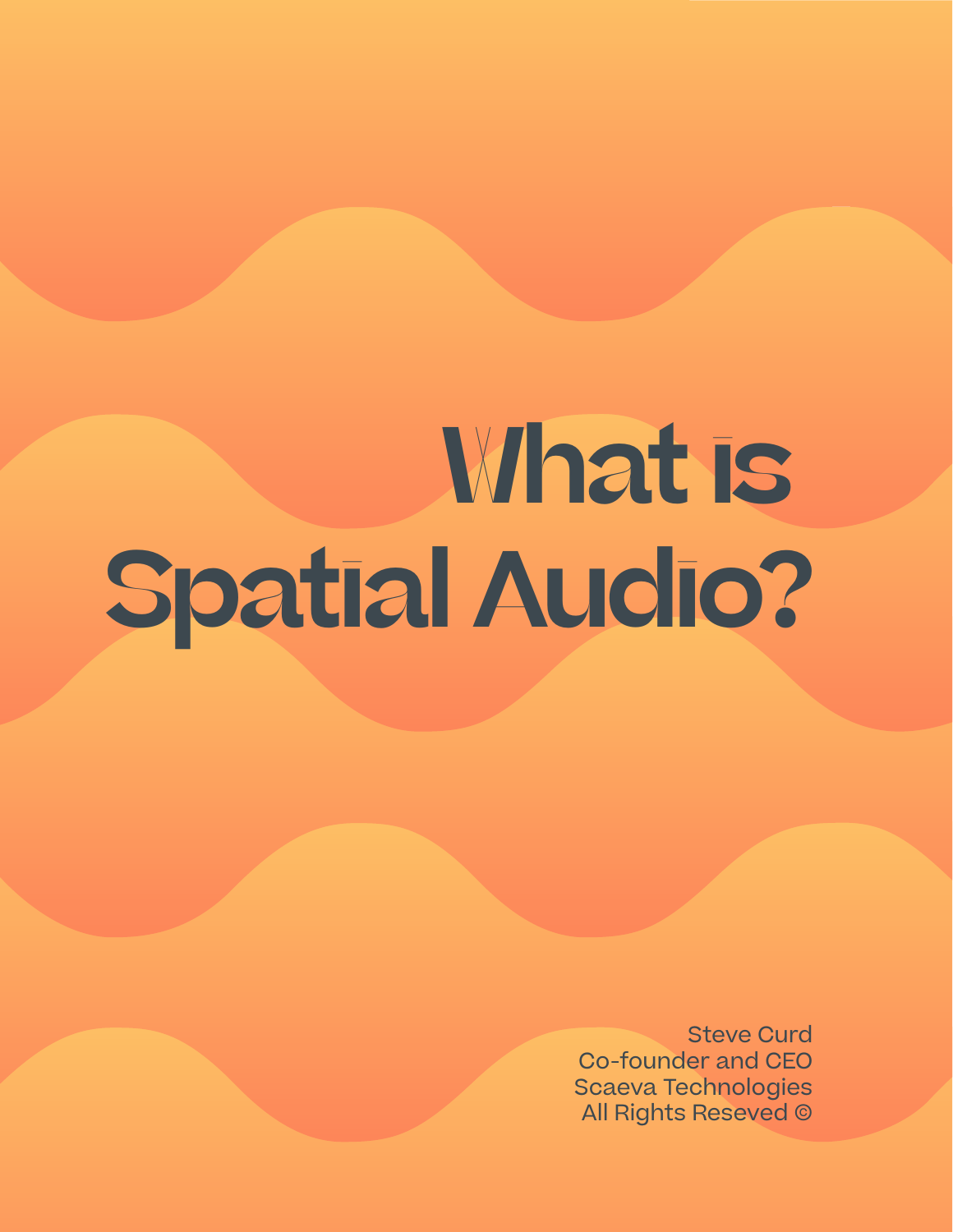### **W**hat is Spacial Audio?

I'm going to share how we create a powerfully immersive experience, built using psychoacoustic principles to a create a fully dimensional soundscape

Recording in a studio is the equivalent of creating music in a clean room, so artists later add in reverb - a mild environment simulation- to make the listening experience feel more natural. We took this concept further, and created a system to accurately and precisely capture the acoustic properties of real world environments, then enabling playback of any existing track within them. In fact, we have created the most natural and realistic sound reproduction system outside of a large scale studio.

We had to innovate with numerous new approaches to accomplish this.

First, we developed a digital shaping algorithm which we call Quadvolution, to elevate the precision of spatial emulation. By starting with standard impulse response methods, we uncovered and overcame fundamental shortcomings to significantly improve the fidelity of the result. We also tackled what we called "the bass problem." Speaker systems have the benefit of large physical size, enabling the movement of large volumes of air neces-sary to reproduce low frequency sounds. Through a combination of digital and analog means, we invented new ways to dramatically improve the accuracy of bass reproduction and perception in the absence of a subwoofer. And we integrated these technologies with numerous others to develop what we refer to as InSitu Audio.

To put icing on the cake, we developed a new physical headphone platform which delivers a more organic, precise experience due to improved transient response and bass reproduction. In fact, this is the headphone used in the new Steven Slate Audio VSX room and speaker emulation system.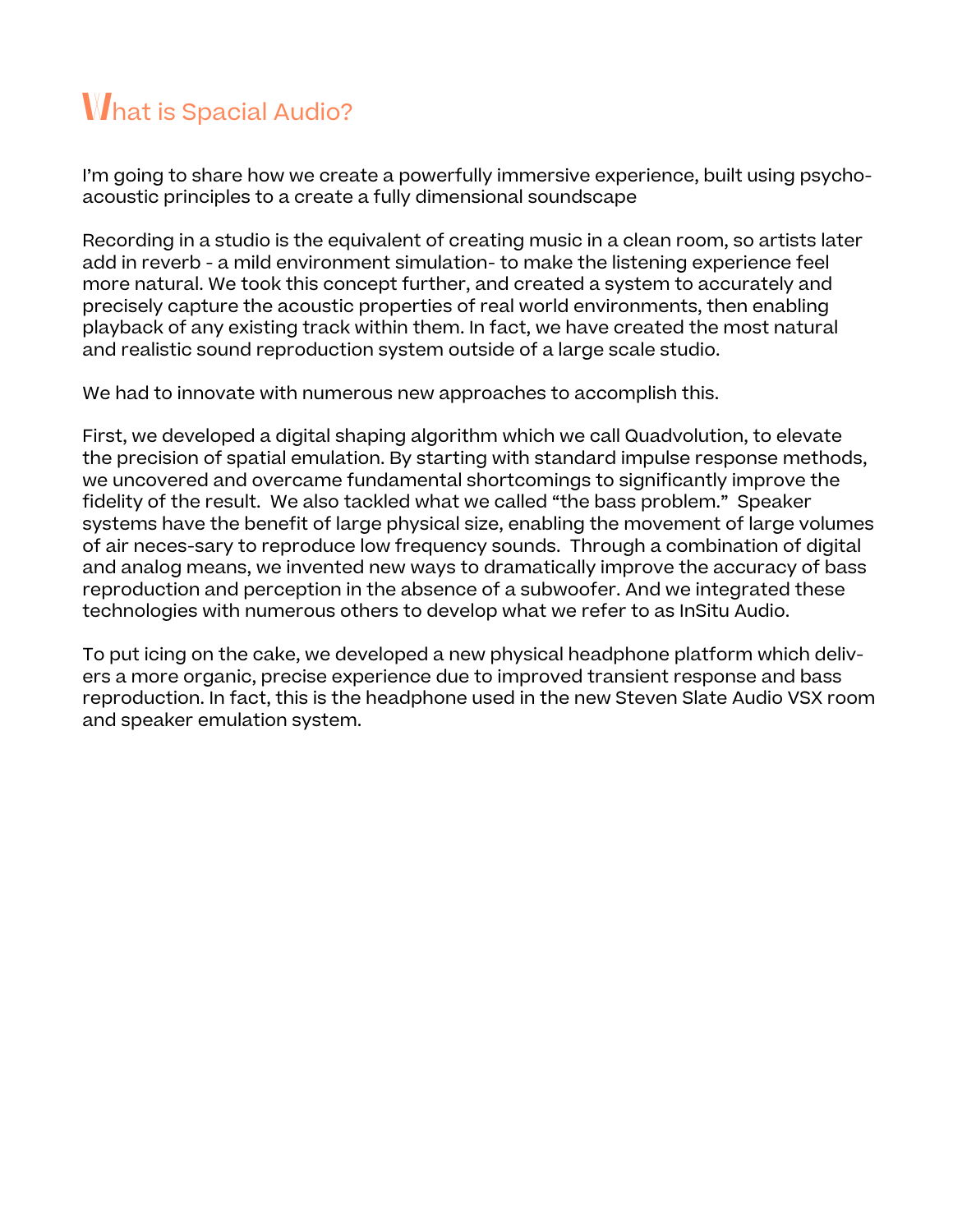# **Discovering Spatial Relevant Audio**